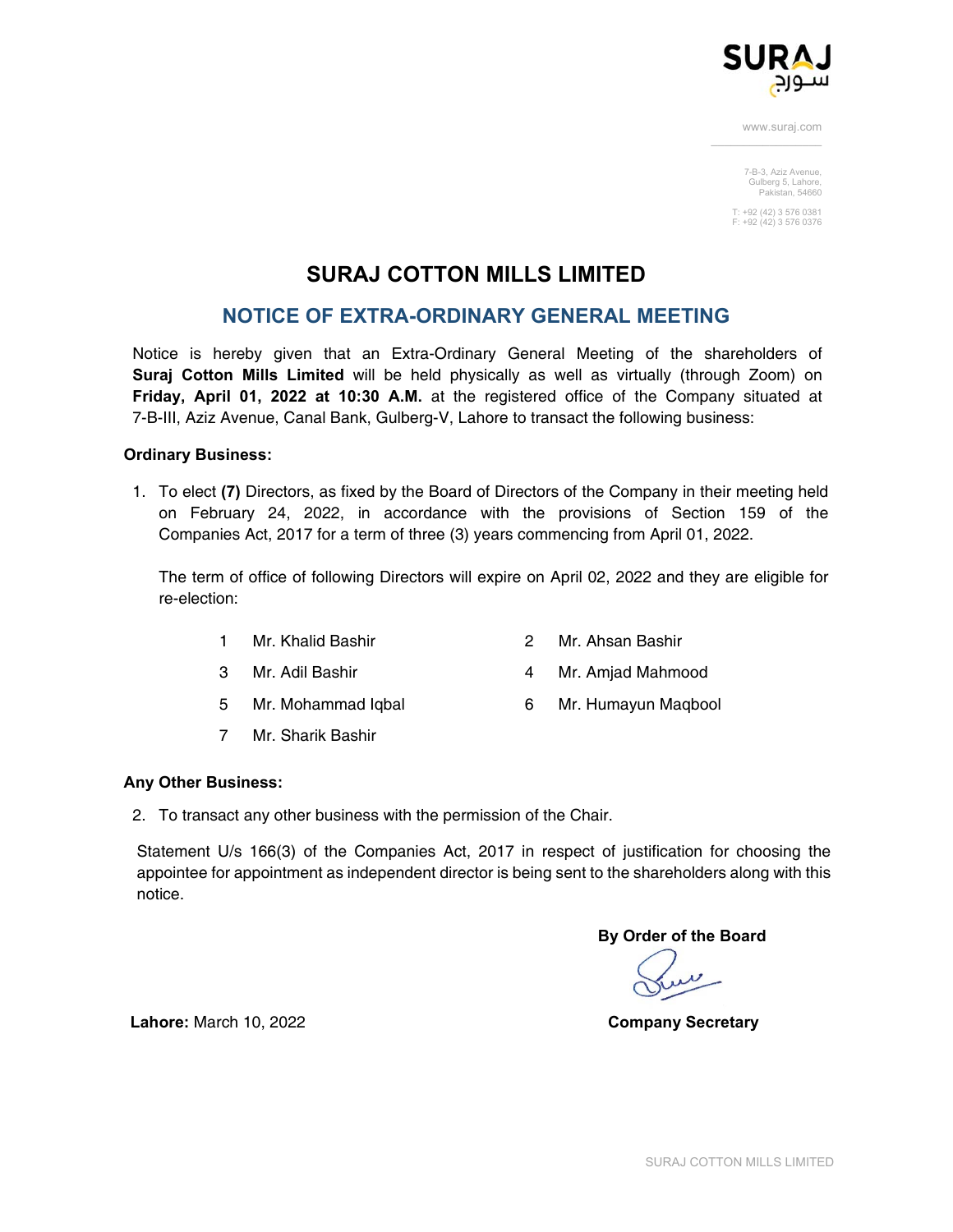

> 7-B-3, Aziz Avenue, Gulberg 5, Lahore, Pakistan, 54660

T: +92 (42) 3 576 0381 F: +92 (42) 3 576 0376

#### **BOOK CLOSURE:**

The Members' Register will remain closed from **March 26, 2022 to April 01, 2022 (both days inclusive)**

#### **NOTES**:

- 1. Transfers received in order at the company's Share Registrar Office, M/s Corptec Associates Private Limited, 503-E, Johar Town, Lahore by the close of business hours on or before **March 25, 2022** will be considered in time.
- 2. As per the guidelines issued by SECP vide its letter No. SMD/SE/2(20)/2021/117 dated December 15, 2021, Circular No. 4 of 2021 dated February 15, 2021 and Circular No. 6 of 2021 dated March 03, 2021, arrangements have also been made by the Company to facilitate maximum participation of the Shareholders in the meeting through online platform / facility (i.e. ZOOM) either in-person or through appointed proxies, in addition to physical presence. Please note that in order to comply with the directives of the Government, only fully vaccinated persons can attend the Meeting Physically and such peoples must bring their vaccination certificate with them.

Those Shareholders who are interested to participate in the EOGM virtually are requested to share below information at info@corptec.com.pk for their appointment and proxy's verification by or before Friday, March 25, 2022 by 3:00 P.M.

| Name of<br><b>Shareholder</b> | CNIC No. | Folio No. / CDC<br><b>Account No.</b> | Cell No. | E-mail<br><b>Address</b> |
|-------------------------------|----------|---------------------------------------|----------|--------------------------|
|                               |          |                                       |          |                          |

Shareholders who will be registered, after necessary verification as per the above requirement, will be provided a password protected video link by the Company via email. The said link will be available at the start of EOGM till the end of the meeting. Shareholders can also provide their comments and questions for the agenda items of EOGM at aforementioned e-mail on or before Friday, March 25, 2022 by 05:00 p.m.

3. A member eligible to attend and vote at this meeting may appoint another member as his/her proxy to attend and vote instead of him/her. Proxies in order to be effective must be received by the Company at the Registered Office not later than 48 hours before the time of holding the meeting. The proxy form shall be witnessed by two persons, whose names, addresses and CNIC numbers shall be mentioned on the form. A proxy must be a member of the Company. The proxy form is annexed to the notice sent to the members. In case of corporate entity, the Board of Director's resolution/power of attorney with specimen signature of the nominee shall be submitted along with copy of CNIC of the representative.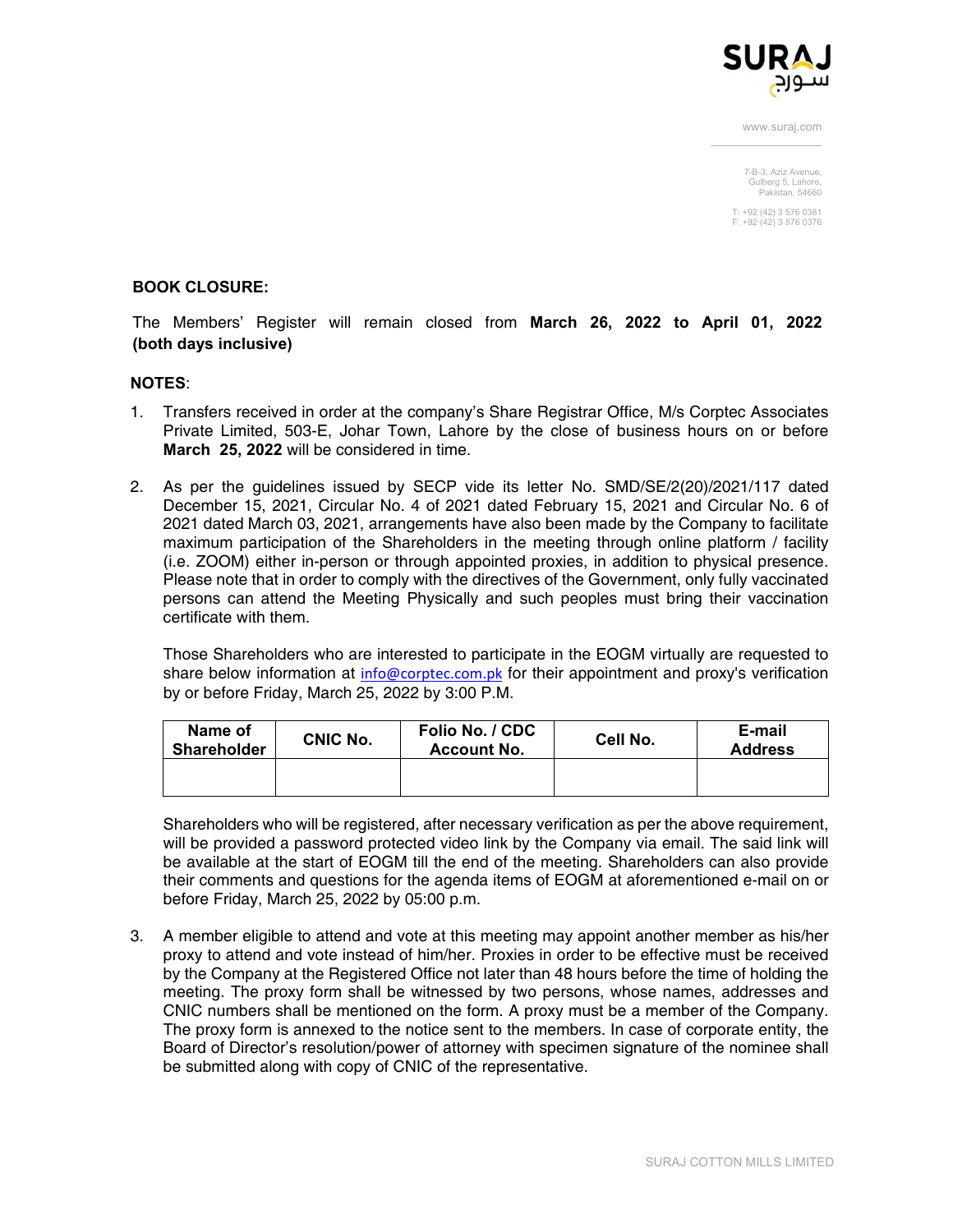

> 7-B-3, Aziz Avenue, Gulberg 5, Lahore, Pakistan, 54660

T: +92 (42) 3 576 0381 F: +92 (42) 3 576 0376

- 4. Any person who seeks to contest the election of directors shall, whether he is a retiring director or otherwise, file with the Company the following documents and information at its registered office not later than fourteen (14) days before the date of the above said meeting:
	- a) His/her Folio No./CDC Investors Account No./CDC Participant No./Sub-Account No. He / She must be a member of the Company at the time of filing of his/her consent for contesting election of directors.
	- b) Notice of his/her intention to offer himself/herself for the election of directors in terms of Section 159(3) of the Companies Act, 2017.
	- c) Consent to act as director on Form 28 under Section 167 of the Companies Act, 2017.
	- d) A detailed profile along with office address for placement onto the Company's website as required under SECP's SRO 1196(1)2019 dated October 03, 2019.
	- e) The individual(s) contesting as independent directors shall also submit a declaration that he/she qualifies the criteria of eligibility and independence notified under the Companies Act, 2017 and rules and regulations issued thereunder.
	- f) An attested copy of Computerized National Identity Card (CNIC) and National Tax Number;
	- g) A declaration that:
		- He/she is not ineligible to become a director of the Company under Section 153 of the Companies Act, 2017, any applicable laws and regulations (including listing regulations of Stock Exchange).
		- He/she is not serving as a director of more than seven listed companies including the Company.
		- He/she is not a defaulter in repayment of loan to a financial institution.
		- He/she is aware of his/her duties and powers under the relevant laws, Memorandum & Articles of Association of Company and listing regulations of stock exchange;
		- He / She is not engaged in the business of brokerage, or is not a spouse of such person or is not a sponsor, director or officer of a corporate brokerage house.
	- 5. In case number of candidates are more than the number of directors to be elected, Pursuant to the Companies (Postal Ballot) Regulations 2018, for the purpose of election of directors, the members will be allowed to exercise their right of vote through postal ballot, that is voting by post, in accordance with the requirements and procedure contained in the aforesaid Regulations.
	- 6. **Change of Address:** Shareholders are also requested to notify immediately any change in their postal address / E-mail address (if any) to the Share Registrar of the Company, M/s. Corptec Associates (Private) Limited, 503-E, Johar Town, Lahore. Ph. 042-35170335- 37